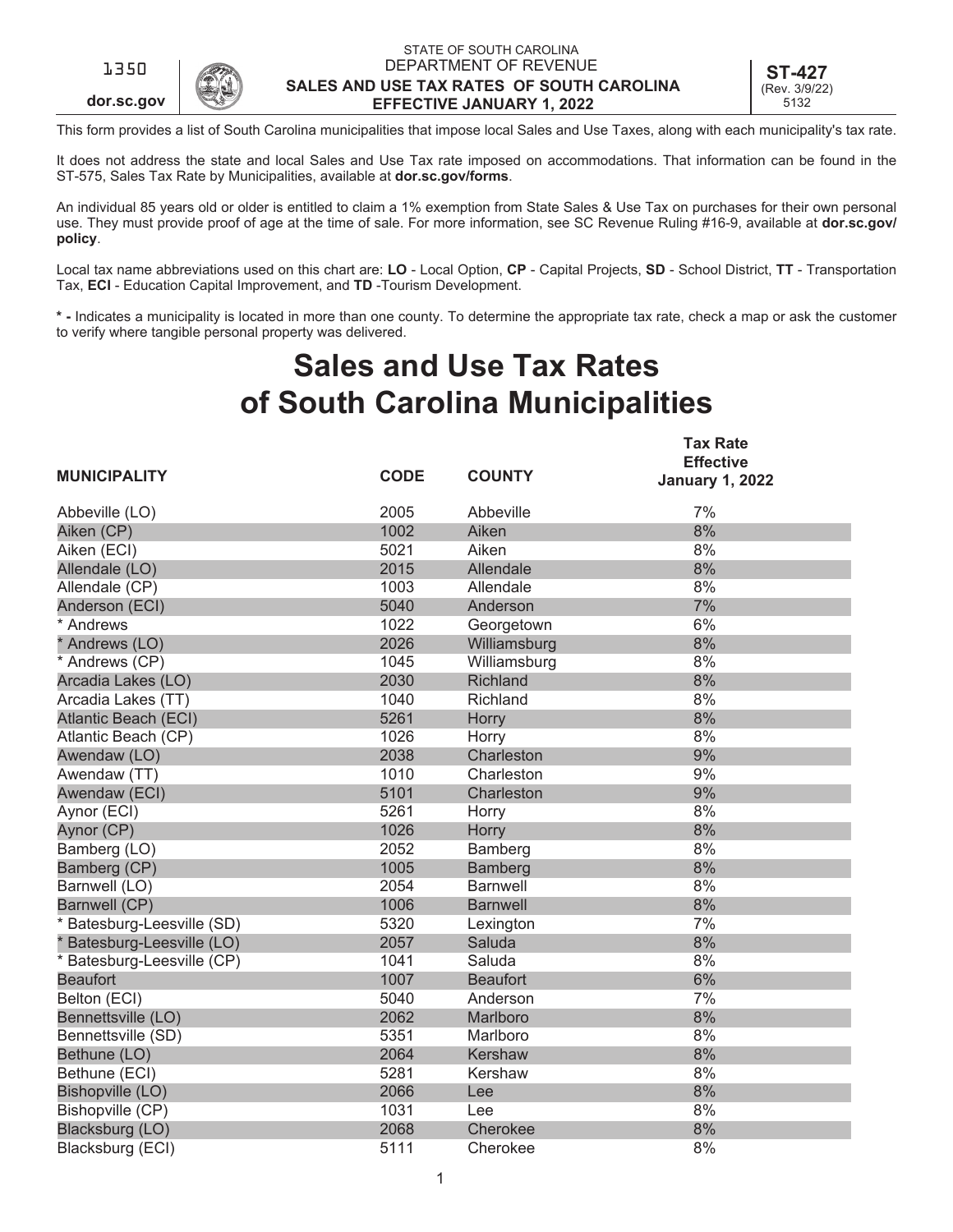| <b>MUNICIPALITY</b>                | <b>CODE</b>  | <b>COUNTY</b>        | <b>Tax rate</b><br>effective<br><b>January 1, 2022</b> |
|------------------------------------|--------------|----------------------|--------------------------------------------------------|
| Blackville (LO)                    | 2070         | <b>Barnwell</b>      | 8%                                                     |
| Blackville (CP)                    | 1006         | <b>Barnwell</b>      | 8%                                                     |
| Blenheim (LO)                      | 2072         | Marlboro             | 8%                                                     |
| Blenheim (SD)                      | 5351         | Marlboro             | 8%                                                     |
| <b>Bluffton</b>                    | 1007         | <b>Beaufort</b>      | 6%                                                     |
| Blythewood (LO)                    | 2075         | <b>Richland</b>      | 8%                                                     |
| Blythewood (TT)                    | 1040         | Richland             | 8%                                                     |
| Blythewood (LO)                    | 2077         | Fairfield            | 7%                                                     |
| Bonneau (LO)                       | 2076         | Berkeley             | 8%                                                     |
| Bonneau (TT)                       | 1008         | <b>Berkeley</b>      | 8%                                                     |
| Bowman (CP)                        | 1038         | Orangeburg           | 7%                                                     |
| Branchville (CP)                   | 1038         | Orangeburg           | 7%                                                     |
| <b>Briarcliffe Acres (ECI)</b>     | 5261         |                      | 8%                                                     |
| <b>Briarcliffe Acres (CP)</b>      | 1026         | Horry<br>Horry       | 8%                                                     |
| Brunson (LO)                       | 2082         | Hampton              | 7%                                                     |
| Burnettown (CP)                    | 1002         | Aiken                | 8%                                                     |
| Burnettown (ECI)                   | 5021         | Aiken                | 8%                                                     |
|                                    | 2100         | Abbeville            | 7%                                                     |
| Calhoun Falls (LO)                 | 2103         | Kershaw              | 8%                                                     |
| Camden (LO)                        | 5281         | Kershaw              | 8%                                                     |
| Camden (ECI)                       | 2106         | Calhoun              | 8%                                                     |
| Cameron (LO)<br>Cameron (CP)       | 1009         | Calhoun              | 8%                                                     |
| Campobello (CP)                    | 1042         |                      | 7%                                                     |
| Carlisle (LO)                      | 2112         | Spartanburg<br>Union | 7%                                                     |
| * Cayce (SD)                       | 5320         | Lexington            | $7\%$                                                  |
| Cayce (LO)                         | 2116         | Richland             | 8%                                                     |
| * Cayce (TT)                       | 1040         | Richland             | 8%                                                     |
| Central (LO)                       | 2118         | <b>Pickens</b>       | 7%                                                     |
| Central Pacolet (CP)               | 1042         | Spartanburg          | 7%                                                     |
| Chapin (SD)                        | 5320         | Lexington            | 7%                                                     |
| * Charleston (LO)                  | 2129         | <b>Berkeley</b>      | 8%                                                     |
| Charleston (TT)                    | 1008         | <b>Berkeley</b>      | 8%                                                     |
| * Charleston (LO)                  | 2130         | Charleston           | 9%                                                     |
| Charleston (TT)                    | 1010         | Charleston           | 9%                                                     |
| * Charleston (ECI)                 | 5101         | Charleston           | 9%                                                     |
| Cheraw (LO)                        | 2133         | Chesterfield         | 8%                                                     |
| Cheraw (SD)                        | 5131         | Chesterfield         | 8%                                                     |
| Chesnee (CP)                       | 1042         | Spartanburg          | 7%                                                     |
| Chesnee (LO)                       | 2137         | Cherokee             | 8%                                                     |
| * Chesnee (ECI)                    | 5111         | Cherokee             | 8%                                                     |
| Chester (LO)                       | 2139         | Chester              | 8%                                                     |
| Chester (CP)                       | 1012         | <b>Chester</b>       | 8%                                                     |
| Chesterfield (LO)                  | 2142         | Chesterfield         | 8%                                                     |
| Chesterfield (SD)                  | 5131         | Chesterfield         | 8%                                                     |
| * Clemson (LO)                     | 2148         | Pickens              | 7%                                                     |
| * Clemson (ECI)                    | 5040         | Anderson             | 7%                                                     |
| Clinton (LO)                       | 2151         | Laurens              | 8%                                                     |
| Clinton (CP)                       | 1030         | Laurens              | 8%                                                     |
| Clio (LO)                          | 2154         | Marlboro             | 8%                                                     |
| Clio (SD)                          | 5351         | Marlboro             | 8%                                                     |
| Clover (CP)                        | 1046         | York                 | 7%                                                     |
| Columbia (LO)                      | 2160<br>1040 | Richland             | 8%<br>8%                                               |
| * Columbia (TT)<br>* Columbia (SD) | 5320         | Richland             | 7%                                                     |
| Conway (ECI)                       | 5261         | Lexington<br>Horry   | 8%                                                     |
| Conway (CP)                        | 1026         | Horry                | 8%                                                     |
|                                    |              |                      |                                                        |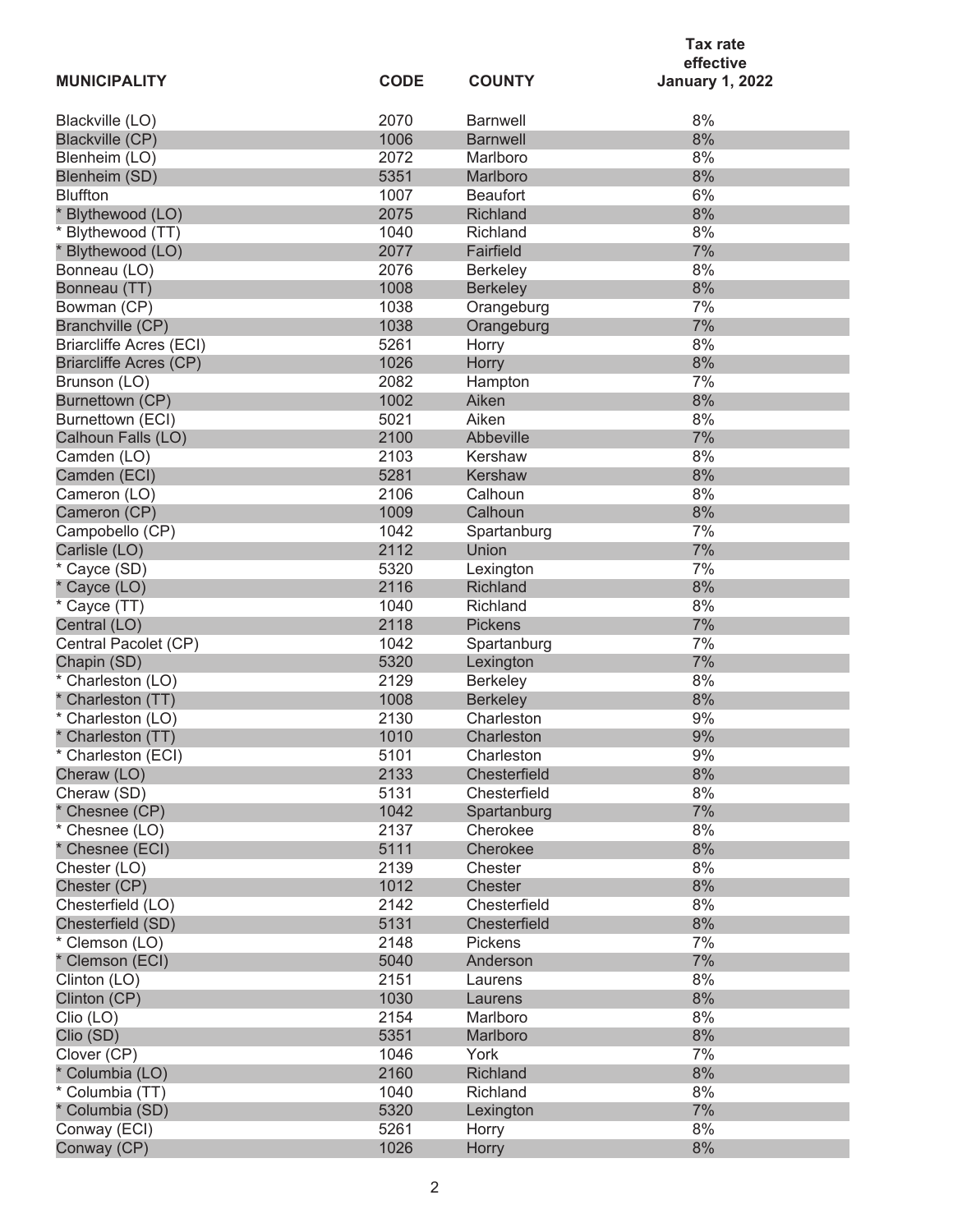| <b>MUNICIPALITY</b> | <b>CODE</b> | <b>COUNTY</b>            | <b>Tax rate</b><br>effective<br><b>January 1, 2022</b> |
|---------------------|-------------|--------------------------|--------------------------------------------------------|
| Cope (CP)           | 1038        | Orangeburg               | 7%                                                     |
| Cordova (CP)        | 1038        | Orangeburg               | 7%                                                     |
| Cottageville (LO)   | 2172        | Colleton                 | 8%                                                     |
| Cottageville (CP)   | 1015        | Colleton                 | 8%                                                     |
| Coward (LO)         | 2175        | Florence                 | 8%                                                     |
| Coward (CP)         | 1021        | Florence                 | 8%                                                     |
| Cowpens (CP)        | 1042        | Spartanburg              | 7%                                                     |
| Cross Hill (LO)     | 2181        | Laurens                  | 8%                                                     |
| Cross Hill (LO)     | 1030        | Laurens                  | 8%                                                     |
| Darlington (LO)     | 2200        | Darlington               | 8%                                                     |
| Darlington (ECI)    | 5161        | Darlington               | 8%                                                     |
|                     | 2204        | <b>Bamberg</b>           | 8%                                                     |
| Denmark (LO)        | 1005        |                          | 8%                                                     |
| Denmark (CP)        | 2208        | Bamberg<br><b>Dillon</b> | 8%                                                     |
| Dillon (LO)         | 5170        | Dillon                   |                                                        |
| Dillon (SD)         | 2212        | Abbeville                | 8%<br>7%                                               |
| Donalds (LO)        |             |                          |                                                        |
| Due West (LO)       | 2216        | Abbeville                | 7%                                                     |
| Duncan (CP)         | 1042        | Spartanburg              | 7%                                                     |
| Easley (LO)         | 2230        | Pickens                  | 7%                                                     |
| Eastover (LO)       | 2235        | Richland                 | 8%                                                     |
| Eastover (TT)       | 1040        | Richland                 | 8%                                                     |
| Edgefield (LO)      | 2240        | Edgefield                | 8%                                                     |
| Edgefield (CP)      | 1019        | Edgefield                | 8%                                                     |
| Edisto Beach (LO)   | 2243        | Colleton                 | 8%                                                     |
| Edisto Beach (CP)   | 1015        | Colleton                 | 8%                                                     |
| Ehrhardt (LO)       | 2245        | Bamberg                  | 8%                                                     |
| Ehrhardt (CP)       | 1005        | Bamberg                  | 8%                                                     |
| Elgin (LO)          | 2250        | Kershaw                  | 8%                                                     |
| Elgin (ECI)         | 5281        | Kershaw                  | 8%                                                     |
| Elko (LO)           | 2255        | <b>Barnwell</b>          | 8%                                                     |
| Elko (CP)           | 1006        | <b>Barnwell</b>          | 8%                                                     |
| Elloree (CP)        | 1038        | Orangeburg               | 7%                                                     |
| Estill (LO)         | 2265        | Hampton                  | 7%                                                     |
| Eutawville (CP)     | 1038        | Orangeburg               | 7%                                                     |
| * Fairfax (LO)      | 2280        | Allendale                | 8%                                                     |
| * Fairfax (CP)      | 1003        | Allendale                | 8%                                                     |
| * Fairfax (LO)      | 2281        | Hampton                  | 7%                                                     |
| Florence (LO)       | 2286        | Florence                 | 8%                                                     |
| Florence (CP)       | 1021        | Florence                 | 8%                                                     |
| Folly Beach (LO)    | 2292        | Charleston               | 9%                                                     |
| Folly Beach (TT)    | 1010        | Charleston               | 9%                                                     |
| Folly Beach (ECI)   | 5101        | Charleston               | 9%                                                     |
| Forest Acres (LO)   | 2298        | Richland                 | 8%                                                     |
| Forest Acres (TT)   | 1040        | Richland                 | 8%                                                     |
| Fort Lawn (LO)      | 2304        | Chester                  | 8%                                                     |
| Fort Lawn (CP)      | 1012        | Chester                  | 8%                                                     |
| Fort Mill (CP)      | 1046        | York                     | 7%                                                     |
| * Fountain Inn      | 2315        | Greenville               | 6%                                                     |
| * Fountain Inn (LO) | 2316        | Laurens                  | 8%                                                     |
| * Fountain Inn (CP) | 1030        | Laurens                  | 8%                                                     |
| Furman (LO)         | 2320        | Hampton                  | 7%                                                     |
| Gaffney (LO)        | 2330        | Cherokee                 | 8%                                                     |
| Gaffney (ECI)       | 5111        | Cherokee                 | 8%                                                     |
| Gaston (SD)         | 5320        | Lexington                | 7%                                                     |
| Georgetown          | 1022        | Georgetown               | 6%                                                     |
| Gifford (LO)        | 2336        | Hampton                  | 7%                                                     |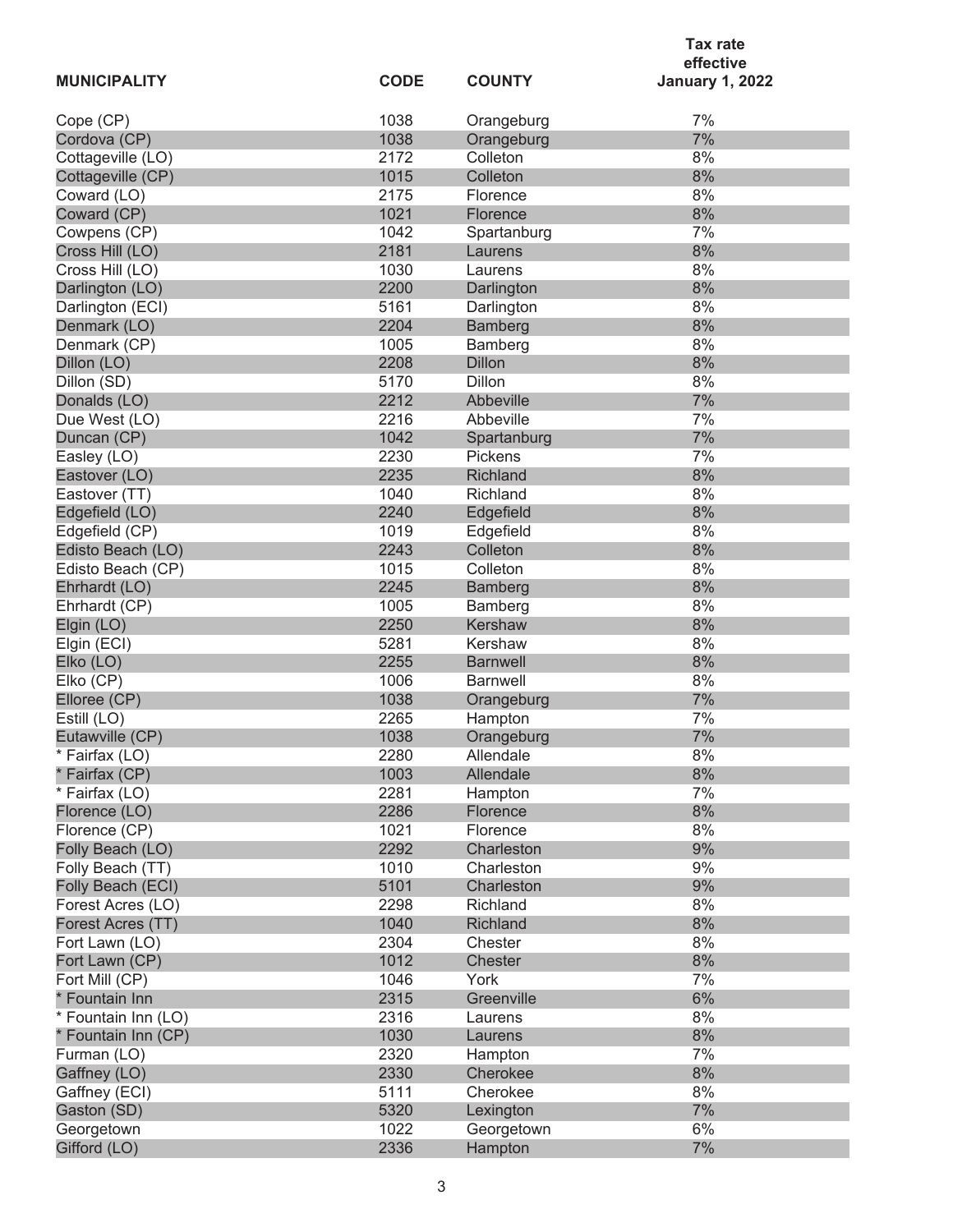| <b>MUNICIPALITY</b>                  | <b>CODE</b>  | <b>COUNTY</b>                      | <b>Tax rate</b><br>effective<br><b>January 1, 2022</b> |
|--------------------------------------|--------------|------------------------------------|--------------------------------------------------------|
| Gilbert (SD)                         | 5320         | Lexington                          | 7%                                                     |
| * Goose Creek (LO)                   | 2342         | <b>Berkeley</b>                    | 8%                                                     |
| Goose Creek (TT)                     | 1008         | <b>Berkeley</b>                    | 8%                                                     |
| Goose Creek (LO)                     | 2343         | Charleston                         | 9%                                                     |
| Goose Creek (TT)                     | 1010         | Charleston                         | 9%                                                     |
| * Goose Creek (ECI)                  | 5101         | Charleston                         | 9%                                                     |
| Govan (LO)                           | 2346         | Bamberg                            | 8%                                                     |
| Govan (CP)                           | 1005         | <b>Bamberg</b>                     | 8%                                                     |
| Gray Court (LO)                      | 2350         | Laurens                            | 8%                                                     |
| Gray Court (CP)                      | 1030         | Laurens                            | 8%                                                     |
| Great Falls (LO)                     | 2354         | Chester                            | 8%                                                     |
| Great Falls (CP)                     | 1012         | Chester                            | 8%                                                     |
| Greeleyville (LO)                    | 2358         | Williamsburg                       | 8%                                                     |
| Greeleyville (CP)                    | 1045         | Williamsburg                       | 8%                                                     |
| Greenville                           | 2362         | Greenville                         | 6%                                                     |
|                                      | 1024         | Greenwood                          | 7%                                                     |
| Greenwood (CP)<br>* Greer            | 2370         | Greenville                         | 6%                                                     |
|                                      | 1042         |                                    | 7%                                                     |
| * Greer (CP)                         | 2380         | Spartanburg                        |                                                        |
| Hampton (LO)                         | 2382         | Hampton                            | 7%<br>8%                                               |
| Hanahan (LO)                         |              | <b>Berkeley</b>                    |                                                        |
| Hanahan (TT)<br><b>Hardeeville</b>   | 1008<br>2385 | <b>Berkeley</b><br><b>Beaufort</b> | 8%<br>6%                                               |
|                                      | 2384         |                                    | 9%                                                     |
| Hardeeville (LO)                     | 5271         | Jasper                             | 9%                                                     |
| Hardeeville (SD)                     | 1027         | Jasper                             | 9%                                                     |
| Hardeeville (TT)<br>Harleyville (TT) | 1018         | Jasper<br><b>Dorchester</b>        | 7%                                                     |
| Hartsville (LO)                      | 2392         | Darlington                         | 8%                                                     |
| Hartsville (SD)                      | 5161         | Darlington                         | 8%                                                     |
| Heath Springs (LO)                   | 2396         | Lancaster                          | 8%                                                     |
| Heath Springs (CP)                   | 1029         | Lancaster                          | 8%                                                     |
| Hemingway (LO)                       | 2400         | Williamsburg                       | 8%                                                     |
| Hemingway (CP)                       | 1045         | Williamsburg                       | 8%                                                     |
| Hickory Grove (CP)                   | 1046         | York                               | 7%                                                     |
| Hilda (LO)                           | 2408         | <b>Barnwell</b>                    | 8%                                                     |
| Hilda (CP)                           | 1006         | <b>Barnwell</b>                    | 8%                                                     |
| <b>Hilton Head Island</b>            | 1007         | <b>Beaufort</b>                    | 6%                                                     |
| Hodges (CP)                          | 1024         | Greenwood                          | 7%                                                     |
| Holly Hill (CP)                      | 1038         | Orangeburg                         | 7%                                                     |
| Hollywood (LO)                       | 2420         | Charleston                         | 9%                                                     |
| Hollywood (TT)                       | 1010         | Charleston                         | 9%                                                     |
| Hollywood (ECI)                      | 5101         | Charleston                         | 9%                                                     |
| * Honea Path (LO)                    | 2425         | Abbeville                          | 7%                                                     |
| * Honea Path (ECI)                   | 5040         | Anderson                           | 7%                                                     |
| Inman (CP)                           | 1042         | Spartanburg                        | 7%                                                     |
| * Irmo (SD)                          | 5320         | Lexington                          | 7%                                                     |
| $*$ Irmo (LO)                        | 2434         | Richland                           | 8%                                                     |
| $*$ Irmo (TT)                        | 1040         | Richland                           | 8%                                                     |
| Isle of Palms (LO)                   | 2436         | Charleston                         | 9%                                                     |
| Isle of Palms (TT)                   | 1010         | Charleston                         | 9%                                                     |
| Isle of Palms (ECI)                  | 5101         | Charleston                         | 9%                                                     |
| Iva (ECI)                            | 5040         | Anderson                           | 7%                                                     |
| Jackson (CP)                         | 1002         | Aiken                              | 8%                                                     |
| Jackson (ECI)                        | 5021         | Aiken                              | 8%                                                     |
| James Island (LO)                    | 2441         | Charleston                         | 9%                                                     |
| James Island (TT)                    | 1010         | Charleston                         | 9%                                                     |
| James Island (ECI)                   | 5101         | Charleston                         | 9%                                                     |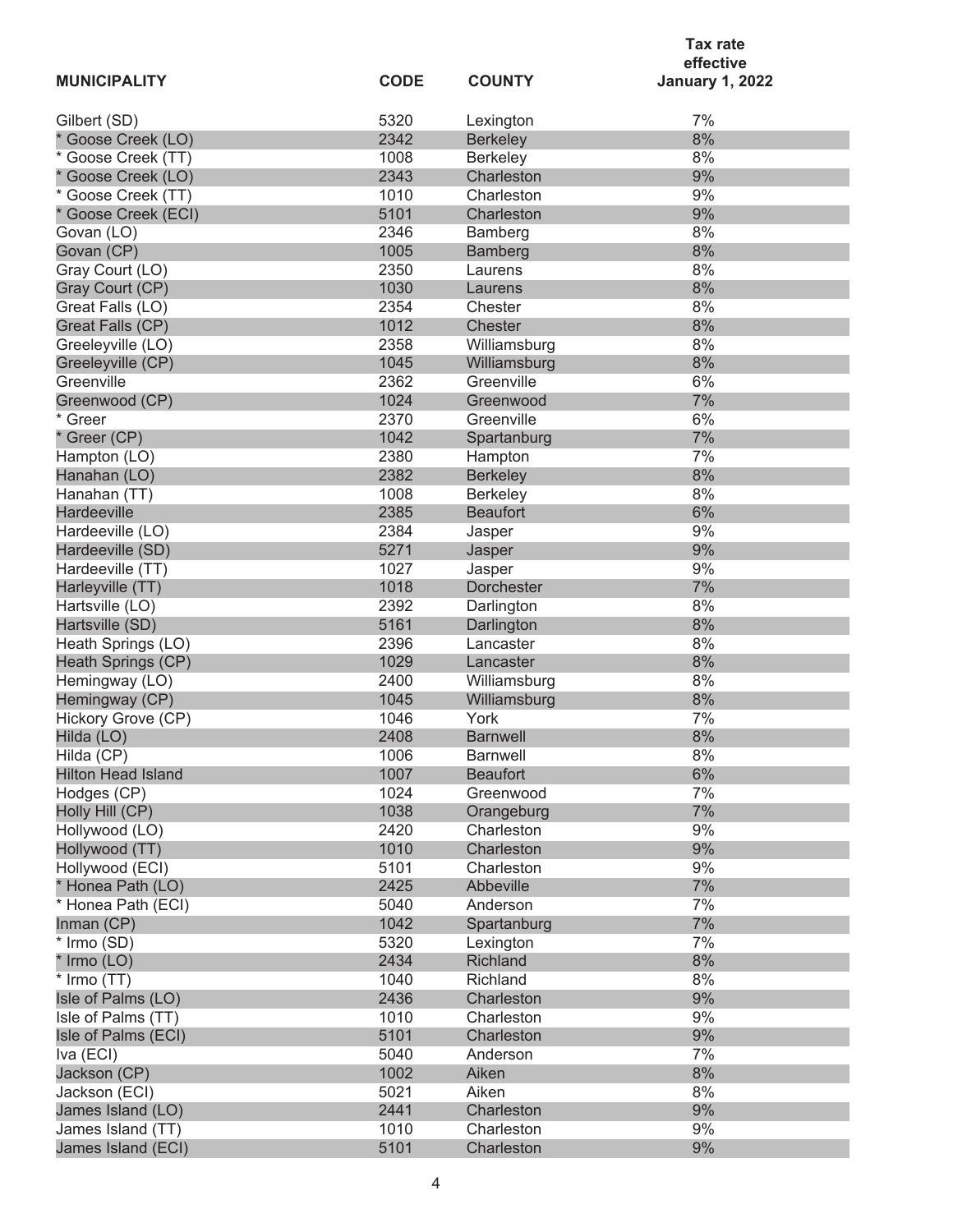| <b>MUNICIPALITY</b>              | <b>CODE</b> | <b>COUNTY</b>     | <b>Tax rate</b><br>effective<br><b>January 1, 2022</b> |
|----------------------------------|-------------|-------------------|--------------------------------------------------------|
| Jamestown (LO)                   | 2442        | Berkeley          | 8%                                                     |
| Jamestown (TT)                   | 1008        | <b>Berkeley</b>   | 8%                                                     |
| Jefferson (LO)                   | 2444        | Chesterfield      | 8%                                                     |
| Jefferson (SD)                   | 5131        | Chesterfield      | 8%                                                     |
| Jenkinsville (LO)                | 2445        | Fairfield         | 7%                                                     |
| Johnsonville (LO)                | 2446        | Florence          | 8%                                                     |
| Johnsonville (CP)                | 1021        | Florence          | 8%                                                     |
| Johnston (LO)                    | 2448        | Edgefield         | 8%                                                     |
| Johnston (CP)                    | 1019        | Edgefield         | 8%                                                     |
| Jonesville (LO)                  | 2450        | Union             | 7%                                                     |
| Kershaw (LO)                     | 2460        | Lancaster         | 8%                                                     |
| Kershaw (CP)                     | 1029        | Lancaster         | 8%                                                     |
| Kiawah Island (LO)               | 2462        | Charleston        | 9%                                                     |
| Kiawah Island (TT)               | 1010        | Charleston        | 9%                                                     |
| Kiawah Island (ECI)              | 5101        | Charleston        | 9%                                                     |
| Kingstree (LO)                   | 2463        | Williamsburg      | 8%                                                     |
| Kingstree (CP)                   | 1045        | Williamsburg      | 8%                                                     |
| Kline (LO)                       | 2466        | <b>Barnwell</b>   | 8%                                                     |
| Kline (CP)                       | 1006        | <b>Barnwell</b>   | 8%                                                     |
| Lake City (LO)                   | 2470        | Florence          | 8%                                                     |
| Lake City (CP)                   | 1021        | Florence          | 8%                                                     |
| Lake View (LO)                   | 2474        | <b>Dillon</b>     | 8%                                                     |
| Lake View (SD)                   | 5170        | Dillon            | 8%                                                     |
| Lamar (LO)                       | 2478        | Darlington        | 8%                                                     |
| Lamar (ECI)                      | 5161        | Darlington        | 8%                                                     |
| Lancaster (LO)                   | 2482        | Lancaster         | 8%                                                     |
| Lancaster (CP)                   | 1029        | Lancaster         | 8%                                                     |
| Landrum (CP)                     | 1042        | Spartanburg       | 7%                                                     |
| Lane (LO)                        | 2490        | Williamsburg      | 8%                                                     |
| Lane (CP)                        | 1045        | Williamsburg      | 8%                                                     |
| Latta (LO)                       | 2494        | <b>Dillon</b>     | 8%                                                     |
| Latta (SD)                       | 5170        | <b>Dillon</b>     | 8%                                                     |
| Laurens (LO)                     | 2498        | Laurens           | 8%                                                     |
| Laurens (CP)                     | 1030        | Laurens           | 8%                                                     |
| Lexington (SD)                   | 5320        | Lexington         | 7%                                                     |
| Liberty (LO)                     | 2510        | <b>Pickens</b>    | 7%                                                     |
| Lincolnville (LO)                | 2514        | Charleston        | 9%                                                     |
| Lincolnville (TT)                | 1010        | Charleston        | 9%                                                     |
| Lincolnville (ECI)               | 5101        | Charleston        | 9%                                                     |
| Lincolnville (TT)                | 1018        | <b>Dorchester</b> | 7%                                                     |
| Little Mountain (CP)             | 1036        | Newberry          | 7%                                                     |
| Livingston (CP)                  | 1038        | Orangeburg        | 7%                                                     |
| Lockhart (LO)                    | 2526        | Union             | 7%                                                     |
| Lodge (LO)                       | 2530        | Colleton          | 8%                                                     |
| Lodge (CP)                       | 1015        | Colleton          | 8%                                                     |
| Loris (ECI)                      | 5261        | Horry             | 8%                                                     |
| Loris (CP)                       | 1026        | Horry             | 8%                                                     |
| Lowndesville (LO)                | 2538        | Abbeville         | 7%                                                     |
| Lowrys (LO)                      | 2542        | Chester           | 8%                                                     |
| Lowrys (CP)                      | 1012        | Chester           | 8%                                                     |
| Luray (LO)                       | 2546        | Hampton           | 7%                                                     |
| Lyman (CP)                       | 1042        | Spartanburg       | 7%                                                     |
|                                  | 2554        | Lee               | 8%                                                     |
| Lynchburg (LO)<br>Lynchburg (CP) | 1031        | Lee               | 8%                                                     |
| Manning (LO)                     | 2585        | Clarendon         | 8%                                                     |
|                                  |             |                   |                                                        |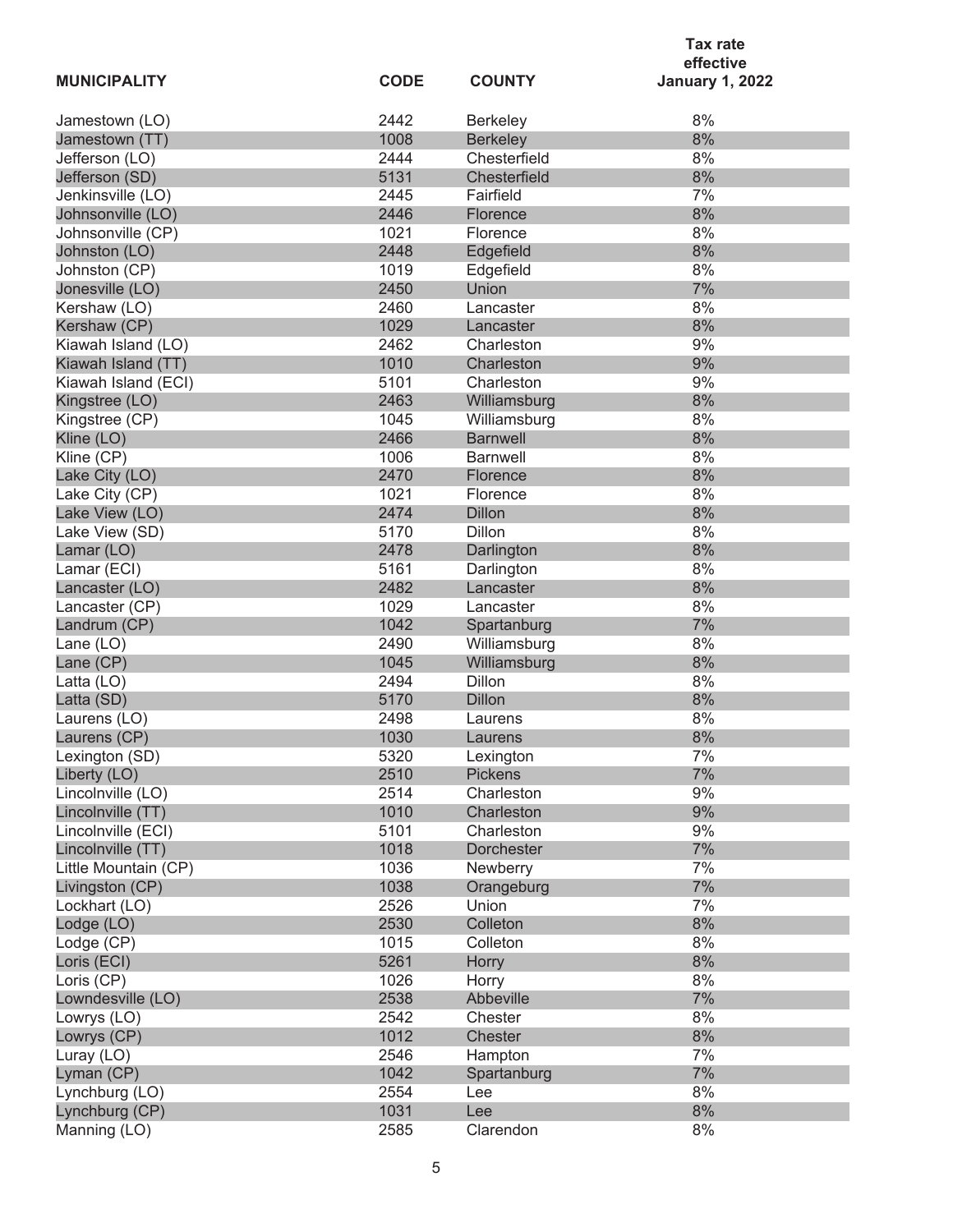| <b>MUNICIPALITY</b>      | <b>CODE</b> | <b>COUNTY</b>    | <b>Tax rate</b><br>effective<br><b>January 1, 2022</b> |
|--------------------------|-------------|------------------|--------------------------------------------------------|
|                          |             |                  |                                                        |
| Manning (SD)             | 5140        | Clarendon        | 8%                                                     |
| Marion (LO)              | 2588        | <b>Marion</b>    | 8%                                                     |
| Marion (CP)              | 1034        | Marion           | 8%                                                     |
| Mauldin                  | 2591        | Greenville       | 6%                                                     |
| Mayesville (LO)          | 2594        | Sumter           | 8%                                                     |
| Mayesville (CP)          | 1043        | Sumter           | 8%                                                     |
| McBee (LO)               | 2570        | Chesterfield     | 8%                                                     |
| McBee (SD)               | 5131        | Chesterfield     | 8%                                                     |
| McClellanville (LO)      | 2573        | Charleston       | 9%                                                     |
| McClellanville (TT)      | 1010        | Charleston       | 9%                                                     |
| McClellanville (ECI)     | 5101        | Charleston       | 9%                                                     |
| McColl (LO)              | 2576        | Marlboro         | 8%                                                     |
| McColl (SD)              | 5351        | Marlboro         | 8%                                                     |
| McConnells (CP)          | 1046        | York             | 7%                                                     |
| McCormick (LO)           | 2582        | <b>McCormick</b> | 8%                                                     |
| McCormick (CP)           | 1033        | <b>McCormick</b> | 8%                                                     |
| Meggett (LO)             | 2597        | Charleston       | 9%                                                     |
| Meggett (TT)             | 1010        | Charleston       | 9%                                                     |
| Meggett (ECI)            | 5101        | Charleston       | 9%                                                     |
| * Monetta (CP)           | 1002        | Aiken            | 8%                                                     |
| * Monetta (ECI)          | 5021        | Aiken            | 8%                                                     |
| * Monetta (LO)           | 2602        | Saluda           | 8%                                                     |
| * Monetta (CP)           | 1041        | Saluda           | 8%                                                     |
| Moncks Corner (LO)       | 2600        | <b>Berkeley</b>  | 8%                                                     |
| Moncks Corner (TT)       | 1008        | <b>Berkeley</b>  | 8%                                                     |
| Mount Croghan (LO)       | 2606        | Chesterfield     | 8%                                                     |
| Mount Croghan (SD)       | 5131        | Chesterfield     | 8%                                                     |
| Mount Pleasant (LO)      | 2609        | Charleston       | 9%                                                     |
| Mount Pleasant (TT)      | 1010        | Charleston       | 9%                                                     |
| Mount Pleasant (ECI)     | 5101        | Charleston       | 9%                                                     |
| Mullins (LO)             | 2612        | Marion           | 8%                                                     |
| Mullins (CP)             | 1034        | <b>Marion</b>    | 8%                                                     |
| Myrtle Beach (ECI)       | 5261        | Horry            | 9%                                                     |
| Myrtle Beach (TD)        | 2615        | Horry            | 9%                                                     |
| Myrtle Beach (CP)        | 1026        | Horry            | 9%                                                     |
| Neeses (CP)              | 1038        | Orangeburg       | 7%                                                     |
| Newberry (CP)            | 1036        | Newberry         | 7%                                                     |
| New Ellenton (CP)        | 1002        | Aiken            | 8%                                                     |
| New Ellenton (ECI)       | 5021        | Aiken            | 8%                                                     |
| Nichols (LO)             | 2636        | Marion           | 8%                                                     |
| Nichols (CP)             | 1034        | Marion           | 8%                                                     |
| Ninety Six (CP)          | 1024        | Greenwood        | 7%                                                     |
| Norris (LO)              | 2644        | Pickens          | 7%                                                     |
| North (CP)               | 1038        | Orangeburg       | 7%                                                     |
| * North Augusta (CP)     | 1002        | Aiken            | 8%                                                     |
| * North Augusta (ECI)    | 5021        | Aiken            | 8%                                                     |
| * North Augusta (LO)     | 2653        | Edgefield        | 8%                                                     |
| * North Augusta (CP)     | 1019        | Edgefield        | 8%                                                     |
| * North Charleston (LO)  | 2656        | Charleston       | 9%                                                     |
| * North Charleston (TT)  | 1010        | Charleston       | 9%                                                     |
| * North Charleston (ECI) | 5101        | Charleston       | 9%                                                     |
| * North Charleston (TT)  | 1018        | Dorchester       | 7%                                                     |
| * North Charleston (LO)  | 2658        | Berkeley         | 8%                                                     |
| * North Charleston (TT)  | 1008        | <b>Berkeley</b>  | 8%                                                     |
| North Myrtle Beach (ECI) | 5261        | Horry            | 8%                                                     |
| North Myrtle Beach (CP)  | 1026        | Horry            | 8%                                                     |
| Norway (CP)              | 1038        | Orangeburg       | 7%                                                     |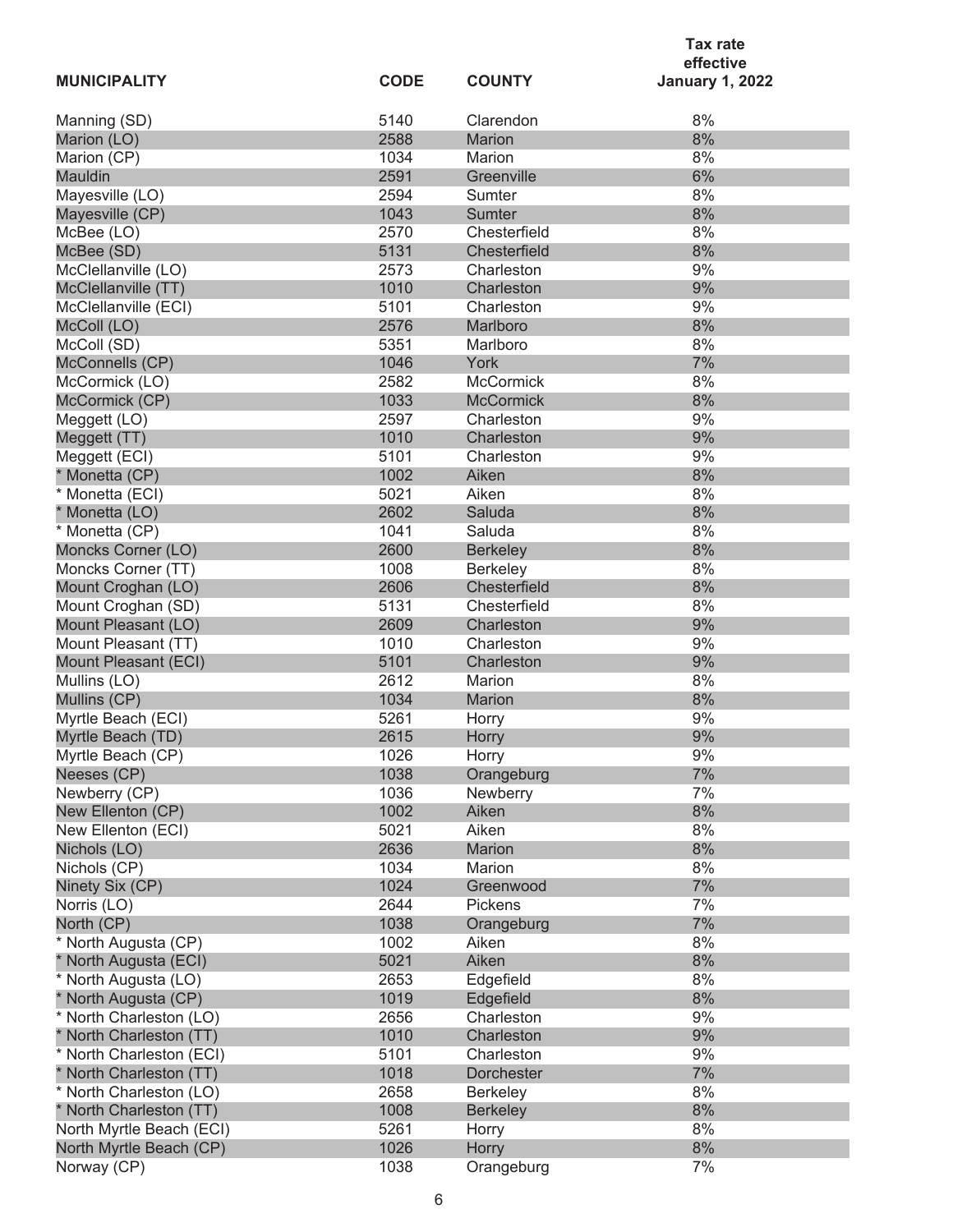| <b>MUNICIPALITY</b> | <b>CODE</b> | <b>COUNTY</b>    | <b>Tax rate</b><br>effective<br><b>January 1, 2022</b> |
|---------------------|-------------|------------------|--------------------------------------------------------|
|                     |             |                  |                                                        |
| Olanta (LO)         | 2670        | Florence         | 8%                                                     |
| Olanta (CP)         | 1021        | Florence         | 8%                                                     |
| Olar (LO)           | 2674        | Bamberg          | 8%                                                     |
| Olar (CP)           | 1005        | Bamberg          | 8%                                                     |
| Orangeburg (CP)     | 1038        | Orangeburg       | 7%                                                     |
| Pacolet (CP)        | 1042        | Spartanburg      | 7%                                                     |
| Pageland (LO)       | 2686        | Chesterfield     | 8%                                                     |
| Pageland (SD)       | 5131        | Chesterfield     | 8%                                                     |
| Pamplico (LO)       | 2689        | Florence         | 8%                                                     |
| Pamplico (CP)       | 1021        | Florence         | 8%                                                     |
| Parksville (LO)     | 2692        | <b>McCormick</b> | 8%                                                     |
| Parksville (CP)     | 1033        | <b>McCormick</b> | 8%                                                     |
| Patrick (LO)        | 2695        | Chesterfield     | 8%                                                     |
| Patrick (SD)        | 5131        | Chesterfield     | 8%                                                     |
| Pawleys Island      | 1022        | Georgetown       | 6%                                                     |
| Paxville (LO)       | 2698        | Clarendon        | 8%                                                     |
| Paxville (SD)       | 5140        | Clarendon        | 8%                                                     |
| Peak (CP)           | 1036        | Newberry         | 7%                                                     |
| Pelion (SD)         | 5320        | Lexington        | 7%                                                     |
| Pelzer (ECI)        | 5040        | Anderson         | 7%                                                     |
| Pendleton (ECI)     | 5040        | Anderson         | 7%                                                     |
| Pendleton (LO)      | 2711        | <b>Pickens</b>   | 7%                                                     |
| Perry (CP)          | 1002        | Aiken            | 8%                                                     |
| Perry (ECI)         | 5021        | Aiken            | 8%                                                     |
| Pickens (LO)        | 2716        | Pickens          | 7%                                                     |
| Pine Ridge (SD)     | 5320        | Lexington        | 7%                                                     |
| Pinewood (LO)       | 2720        | Sumter           | 8%                                                     |
| Pinewood (CP)       | 1043        | Sumter           | 8%                                                     |
| Plum Branch (LO)    | 2722        | McCormick        | 8%                                                     |
| Plum Branch (CP)    | 1033        | <b>McCormick</b> | 8%                                                     |
| Pomaria (CP)        | 1036        | Newberry         | 7%                                                     |
| Port Royal          | 1007        | <b>Beaufort</b>  | 6%                                                     |
| Prosperity (CP)     | 1036        | Newberry         | 7%                                                     |
| Quinby (LO)         | 2735        | Florence         | 8%                                                     |
| Quinby (CP)         | 1021        | Florence         | 8%                                                     |
| Ravenel (LO)        | 2745        | Charleston       | 9%                                                     |
| Ravenel (TT)        | 1010        | Charleston       | 9%                                                     |
| Ravenel (ECI)       | 5101        | Charleston       | 9%                                                     |
| Reevesville (TT)    | 1018        | Dorchester       | 7%                                                     |
| Reidville (CP)      | 1042        | Spartanburg      | 7%                                                     |
| Richburg (LO)       | 2755        | Chester          | 8%                                                     |
| Richburg (CP)       | 1012        | Chester          | 8%                                                     |
| Ridgeland           | 2766        | <b>Beaufort</b>  | 6%                                                     |
| Ridgeland (LO)      | 2765        | Jasper           | 9%                                                     |
| Ridgeland (SD)      | 5271        | Jasper           | 9%                                                     |
| Ridgeland (TT)      | 1027        | Jasper           | 9%                                                     |
| Ridge Spring (LO)   | 2760        | Saluda           | 8%                                                     |
| Ridge Spring (CP)   | 1041        | Saluda           | 8%                                                     |
| Ridgeville (TT)     | 1018        | Dorchester       | 7%                                                     |
| Ridgeway (LO)       | 2775        | Fairfield        | 7%                                                     |
| Rock Hill (CP)      | 1046        | York             | 7%                                                     |
| Rockville (LO)      | 2783        | Charleston       | 9%                                                     |
| Rockville (TT)      | 1010        | Charleston       | 9%                                                     |
| Rockville (ECI)     | 5101        | Charleston       | 9%                                                     |
| Rowesville (CP)     | 1038        | Orangeburg       | 7%                                                     |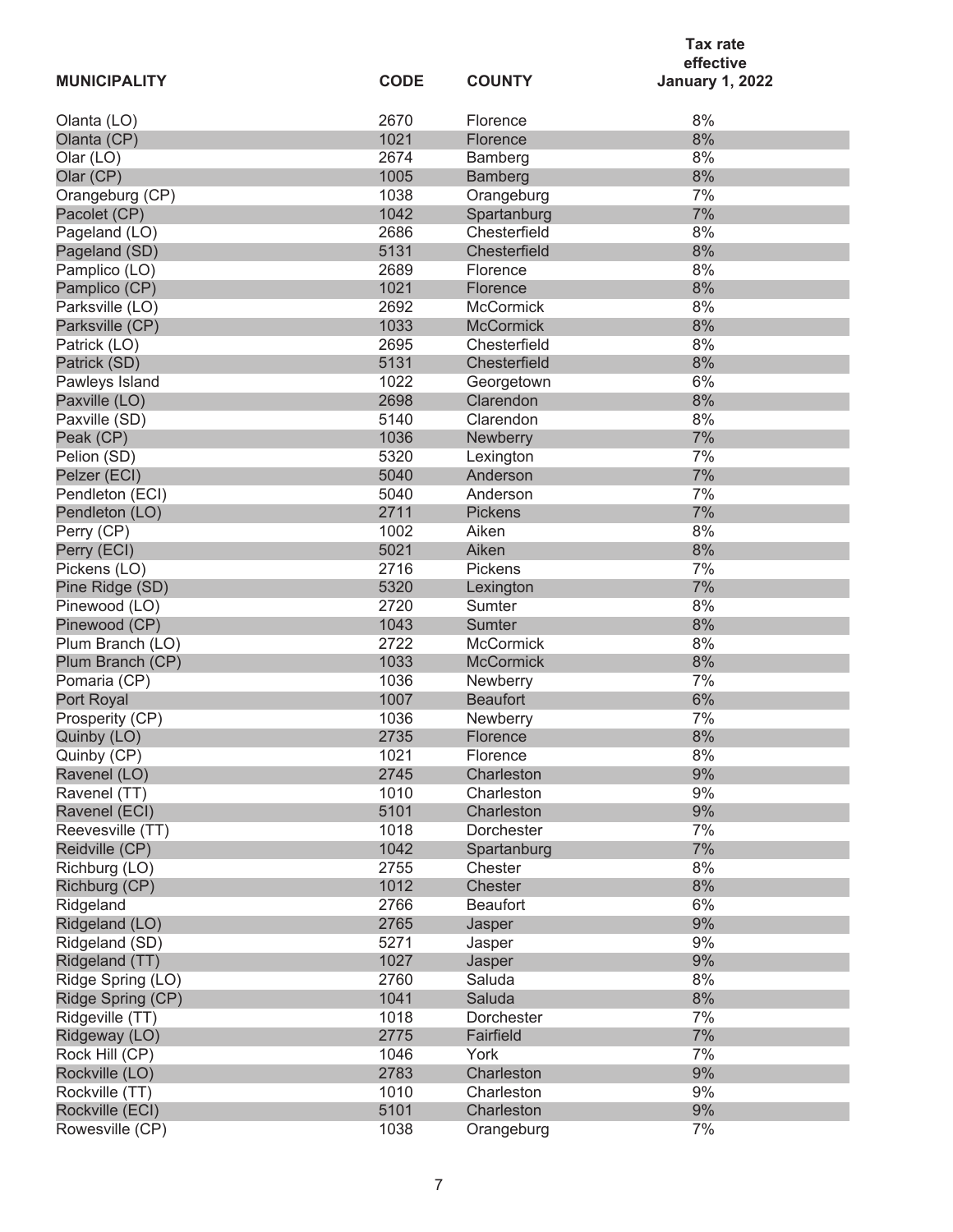| <b>MUNICIPALITY</b>    | <b>CODE</b>  | <b>COUNTY</b>       | <b>Tax rate</b><br>effective<br><b>January 1, 2022</b> |
|------------------------|--------------|---------------------|--------------------------------------------------------|
|                        | 2790         | Chesterfield        | 8%                                                     |
| Ruby (LO)<br>Ruby (SD) | 5131         | Chesterfield        | 8%                                                     |
| Salem                  | 2795         | Oconee              | 6%                                                     |
|                        | 1002         | Aiken               | 8%                                                     |
| Salley (CP)            |              |                     |                                                        |
| Salley (ECI)           | 5021         | Aiken               | 8%                                                     |
| Saluda (LO)            | 2801         | Saluda              | 8%                                                     |
| Saluda (CP)            | 1041         | Saluda              | 8%                                                     |
| Santee (CP)            | 1038         | Orangeburg          | 7%                                                     |
| Scotia (LO)            | 2807         | Hampton             | 7%                                                     |
| Scranton (LO)          | 2810         | Florence            | 8%                                                     |
| Scranton (CP)          | 1021         | Florence            | 8%                                                     |
| Seabrook Island (LO)   | 2812         | Charleston          | 9%                                                     |
| Seabrook Island (TT)   | 1010         | Charleston          | 9%                                                     |
| Seabrook Island (ECI)  | 5101         | Charleston          | 9%                                                     |
| Sellers (LO)           | 2813         | Marion              | 8%                                                     |
| Sellers (CP)           | 1034         | Marion              | 8%                                                     |
| Seneca                 | 2816         | Oconee              | 6%                                                     |
| Sharon (CP)            | 1046         | York                | 7%                                                     |
| Silverstreet (CP)      | 1036         | Newberry            | 7%                                                     |
| Simpsonville           | 2825         | Greenville          | 6%                                                     |
| Six Mile (LO)          | 2828         | Pickens             | 7%                                                     |
| Smoaks (LO)            | 2831         | Colleton            | 8%                                                     |
| Smoaks (CP)            | 1015         | Colleton            | 8%                                                     |
| Smyrna (ECI)           | 5111         | Cherokee            | 8%                                                     |
| Smyrna (LO)            | 2836         | Cherokee            | 8%                                                     |
| Smyrna (CP)            | 1046         | York                | 7%                                                     |
| Snelling (LO)          | 2835         | <b>Barnwell</b>     | 8%                                                     |
| Snelling (CP)          | 1006         | <b>Barnwell</b>     | 8%                                                     |
| Society Hill (LO)      | 2837         | Darlington          | 8%                                                     |
| Society Hill (ECI)     | 5161         | Darlington          | 8%                                                     |
| South Congaree (SD)    | 5320         | Lexington           | 7%                                                     |
| Spartanburg (CP)       | 1042         | Spartanburg         | 7%                                                     |
| Springdale (SD)        | 5320         | Lexington           | 7%                                                     |
| Springfield (CP)       | 1038         | Orangeburg          | 7%                                                     |
| Starr (ECI)            | 5040         | Anderson            | 7%                                                     |
| St. George (TT)        | 1018         | Dorchester          | 7%                                                     |
| St. Matthews (LO)      | 2855         | Calhoun             | 8%                                                     |
| St. Matthews (CP)      | 1009         | Calhoun             | 8%                                                     |
| St. Stephen (LO)       | 2858         | <b>Berkeley</b>     | 8%                                                     |
| St. Stephen (TT)       | 1008         | <b>Berkeley</b>     | 8%                                                     |
| Stuckey (LO)           | 2864         | Williamsburg        | 8%                                                     |
| Stuckey (CP)           | 1045         | Williamsburg        | 8%                                                     |
| Sullivans Island (LO)  | 2867         | Charleston          | 9%                                                     |
| Sullivans Island (TT)  | 1010         | Charleston          | 9%                                                     |
| Sullivans Island (ECI) | 5101         | Charleston          | 9%                                                     |
| Summerton (LO)         | 2871         | Clarendon           | 8%                                                     |
| Summerton (SD)         | 5140         | Clarendon           | 8%                                                     |
| Summerville (LO)       | 2876         | <b>Berkeley</b>     | 8%                                                     |
| Summerville (TT)       | 1008         | Berkeley            | 8%                                                     |
| Summerville (LO)       | 2875         | Charleston          | 9%                                                     |
| Summerville (TT)       | 1010         | Charleston          | 9%                                                     |
| Summerville (ECI)      | 5101         | Charleston          | 9%                                                     |
| * Summerville (TT)     | 1018         | Dorchester          | 7%                                                     |
| Summit (SD)            | 5320<br>2880 | Lexington<br>Sumter | 7%<br>8%                                               |
| Sumter (LO)            |              |                     |                                                        |